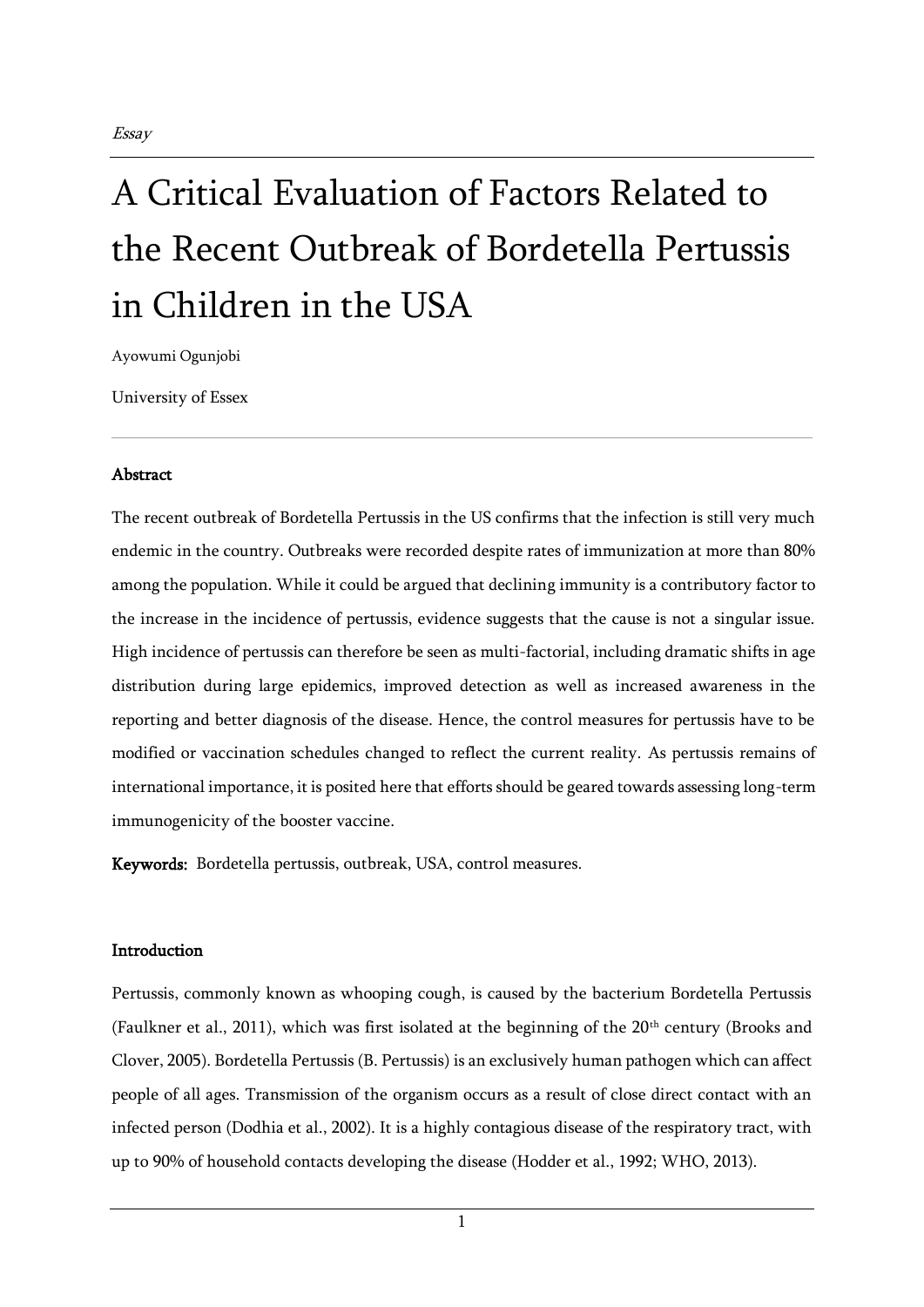Pertussis is an endemic disease with an estimated 16 million cases world-wide: there were around 195,000 pertussis-related deaths in 2008 alone, with 95% of cases occurring in developing countries (Halpering 2001; WHO, 2010). Recently however, there have also been outbreaks of pertussis in some developed countries. In England and Wales there were 1,614 laboratory-confirmed cases of whooping cough in October 2012, bringing the total number of cases in the regions to 7,728 (HPA, 2012a). Pertussis, although a vaccine-preventable infection, is still an endemic disease in the US (Wendelboe et al., 2005; Hewlett et al., 2005; and Klein et al., 2012) but the prevalence of the disease had reportedly been under control since the 2005 outbreak (Rohani and Drake, 2011).

The Centre for Disease Control and Prevention (CDC) reported that the overall incidence of pertussis peaked at 27,550 cases in 2010 but stabilised at 18,719 cases in 2011 (CDC, 2012). However, increased cases of pertussis were reported in the majority of states, with 49 states reporting an increase in whooping cough in 2012 compared to 2011 (CDC, 2013a). The United States is currently experiencing what may turn out to be the largest outbreak of reported pertussis in recent times (CDC, 2012). Provisional counts from the pertussis surveillance system put the number at more than 41,000 including 18 pertussis-related deaths (CDC, 2013a). The outbreaks were recorded despite rates of immunization at more than 80% among the population (Hewlett et al., 2005). Receipt of five doses of diphtheria, tetanus and acellular pertussis (DTaP) is mandatory for children in the US (Klein et al., 2012). As demonstrated, the US continues to record increases in incidence of pertussis despite it being a vaccine preventable disease (HPA, 2013; CDC, 2013b). This essay will argue that pertussis outbreak in the US is due to declining immunity and therefore vaccination schedules need to be redefined. The epidemiological triangle will be used to demonstrate the implications of this decline.

#### **Discussion**

While adolescents and adults tend to display mild symptoms of pertussis, young unimmunised infants especially under six months of age are the most vulnerable group with the highest rates of complication and death occurring in this age bracket (Altamirano et al., 2012; Health Protection Agency 2012). Also, while pertussis vaccines are highly recommended to children under seven years of age (Ward et al., 2005), the disease is also frequent among adults. Because pertussis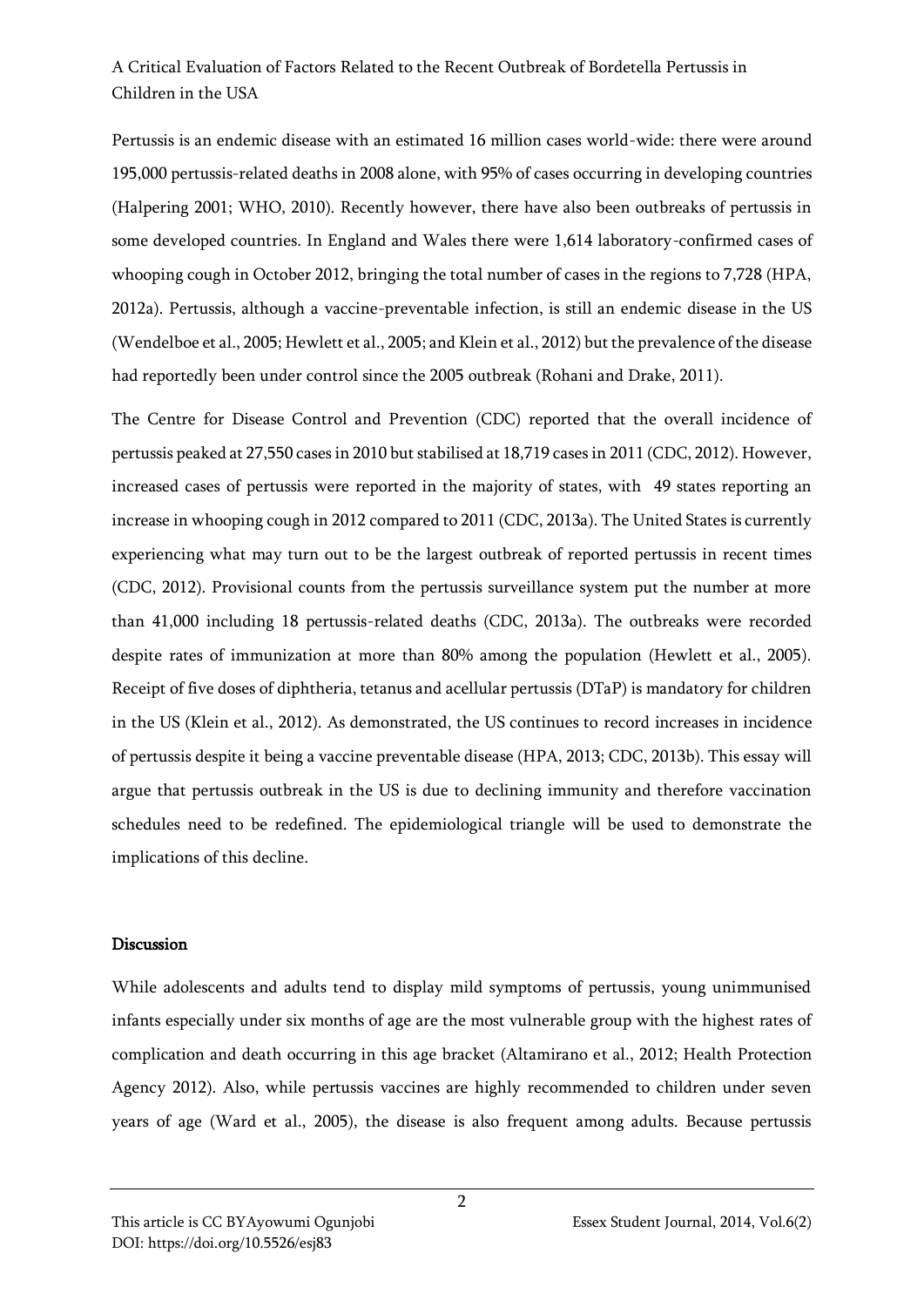continues to circulate among older persons, this creates a source of contagion through respiratory secretion for young children, with parents identified as the most common source of transmission (Birsgard et al., 2004; de Greeff et al., 2010; Jardine et al., 2010; CDC, 2013b). As will be discussed further, evidence suggests that the transmission of pertussis may result from declining immunity (Forsyth et al., 2004). This may be due to modest decrease in vaccine effectiveness although the results on long-term vaccine protection are not fully available yet (CDC, 2013c).

In 2010, California experienced its highest incidence of pertussis in more than 60 years (Klein et al., 2012; Misegades et al., 2012). The disease was found to be highly prevalent in the 8 to 11 year old age group despite high vaccination coverage (Klein et al., 2012). A study of association between childhood pertussis and vaccination (receipt of all five dose of DTaP) conducted by Misegades et al. (2012) concluded that, as the time elapsed since the last DTaP dose increased, so did the chances of contracting pertussis. This therefore demonstrates that routine childhood immunisations are successful in reducing incidence levels of pertussis.

Another study was conducted by Klein et al. (2012), the aim of which was to assess and quantify the waning of DTaP protection against pertussis over time in a highly vaccinated child population, who received DTaP rather than a whole-cell pertussis vaccine between the ages of 3 and 7 years. The waning immunity after DTaP was assessed using two analyses. The primary analysis compared Polymerase Chain Reaction (PCR) -positive case patients with PCR-negative controls; while the secondary analysis compared PCR-positive case patients with a matched control. The first and secondary analyses revealed similar result: there was a 42% increase each year in the odds of acquiring pertussis after the fifth dose of DTaP (Klein et al., 2012). This suggests that immunity against pertussis wanes as the time interval after the DTaP increases. A very recent study assessing the risk of pertussis by time since vaccination in the two states of Minnesota and Oregon was conducted by Tartof et al. (2013). The study identified an increase in incidence rates and risk ratios of reported pertussis in the six years after receipt of the fifth DTaP dose. This also strongly suggests waning of immunity against pertussis in the US (Tartof et al., 2013).

A similar study was carried out in Norway, a country with relatively high immunisation levels. The study showed that immunity against pertussis has declined with time, a decline more evident in recent years despite a considerable variance of waning immunity among the studied population (Lavine et al., 2012). Previous outbreaks of pertussis necessitated change within many countries -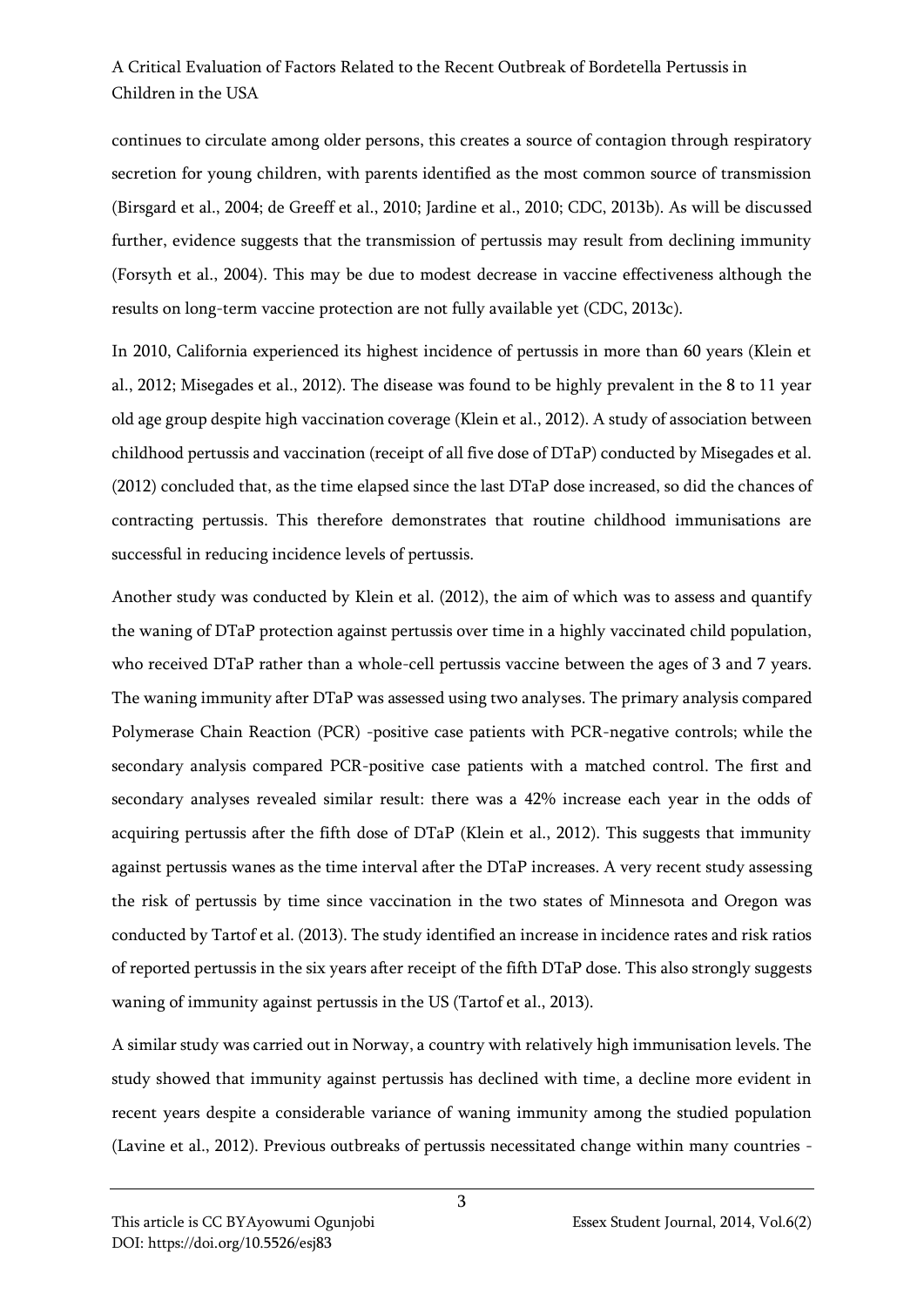including Canada, the US and Norway- from the use of the whole-cell pertussis vaccine to a multicomponent acellular pertussis (DTaP) (Vickers et al., 2006).

Although DTaP has proven to be effective in the prevention of confirmed cases of pertussis infections and is associated with fewer adverse effects than whole-cell pertussis (Romina and Edwards, 2012), this effectiveness has not been profound given the recent pertussis outbreaks in the US (Klein, 2012), Norway (Lavine et al., 2012) and UK (HPA, 2012a). This is despite the high nation-wide coverage of the multi-component acellular pertussis vaccine in these countries.

The three mentioned studies (Misegades et al., 2012; Klein et al., 2012; Tartof et al., 2013) thereby assert that declining immunity after the fifth dose of DTaP among children played a key a role in fuelling the recent pertussis outbreak in the US. Also, there is consistency in the position of the three studies which demonstrate that there is a progressive decrease in estimated vaccine effectiveness each year after the final dose of vaccination of pertussis vaccination. Vaccine effectiveness may not, then, be the only factor fuelling outbreak of pertussis.

Since the eradication of vaccine-preventable communicable diseases such as pertussis remains an important international public health goal, various studies have asserted that waning immunity is a contributory factor to the rising incidence of pertussis globally. It is therefore pertinent to assess the implications of this factor on public health. One such study was carried out in the Netherlands in the year 2000 which, using a mathematical model, investigated the role of sub-clinical infection and waning immunity in the transmission force of B. Pertussis (van Boven et al., 2000). Analysis of the model reveals that waning immunity tends to increase the prevalence of susceptibility in the population, and thus tends to decrease the dynamics of infection.

On the other hand, the study also states that if most infections are sub-clinical, the true incidence of pertussis will be higher than the observed incidence, hence increasing the force of infection (van Boven et al., 2000). The results of this study are contingent on two factors: the rate at which immunity is lost, and the percentage of infections that are sub-clinical (van Boven et al. 2000). Since vaccination remains a major preventive measure against pertussis, this also has implication(s) for public health. Based on empirical data from 64 countries across the five continents, frequent outbreaks of pertussis are associated with vaccine coverage (Broutin et al., 2010). A mathematical model of the analysis posits that if there is herd immunity, inter-epidemic periods of pertussis are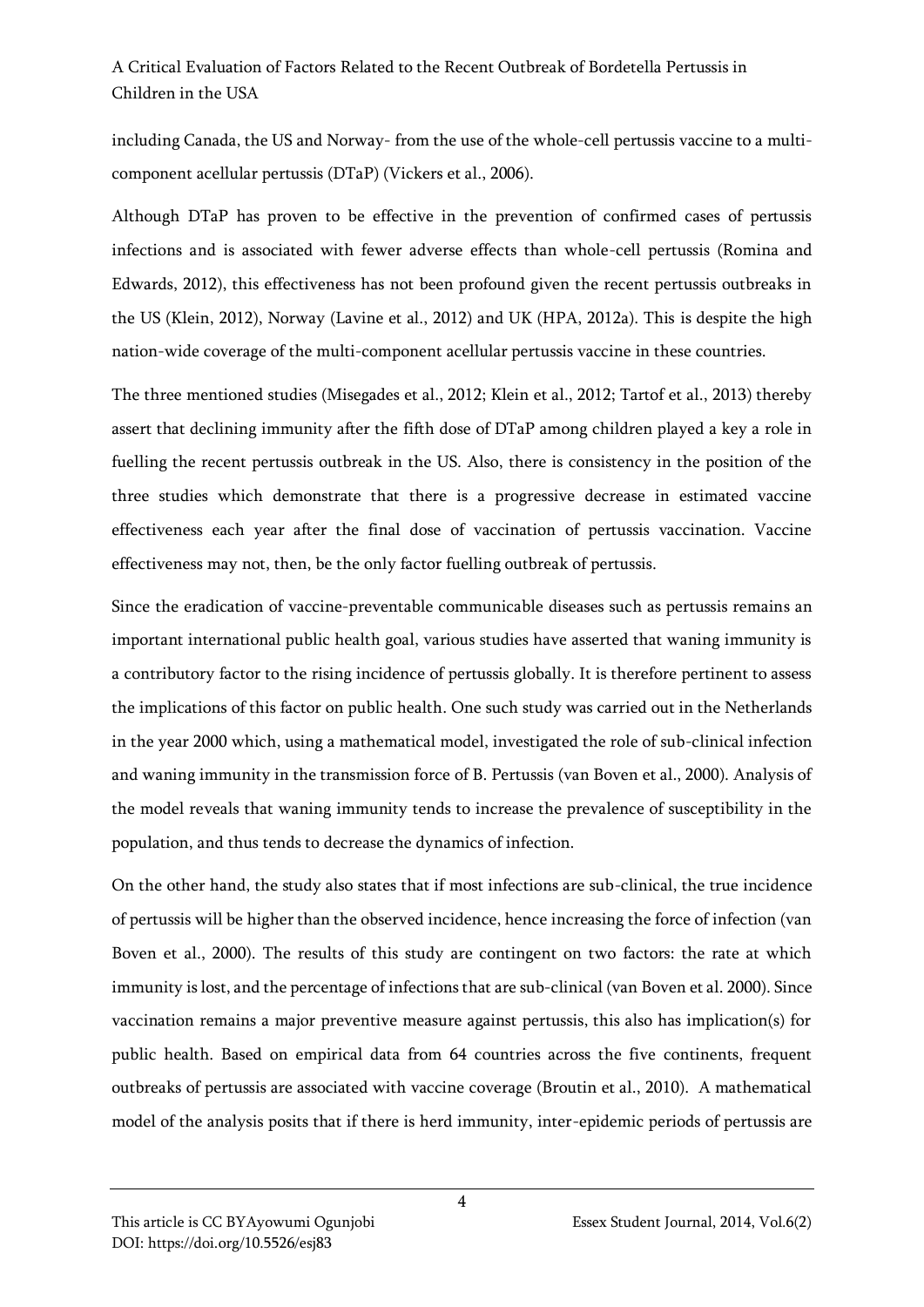expected to increase (Broutin et al., 2010). Does this then imply that pertussis is no longer vaccinepreventable?

While it could be argued that declining immunity is a contributory factor to the increase in the incidence of pertussis, the recent increase cannot be attributed to declining immunity alone. As the study by Klein et al. (2012) reveals, there is a sharp increase in the incidence of pertussis among children 8 to 11 years in California, followed by a sharp decrease among children aged 12 to 15 years. The study further states that the result is not characteristic of the epidemiology of pertussis in previous outbreaks (Klein et al., 2012). This may confirm the assertion of Cherry et al. (2012) that the infection rate burden of pertussis is unknown. This could partly be due to other pathogens which cause symptoms similar to pertussis (Faulkner et al., 2011; CDC, 2013a); hence, determining who has pertussis and who does not is difficult to ascertain. Due to different diagnoses across different areas, there is also no standardised laboratory diagnosis for B. Pertussis (Kretsinger et al., 2006; von Konig et al., 2002) and cultural studies which are the main standard have been superseded by the speed of PCR (Mandal et al., 2012). The study, while investigating the laboratory contamination responsible for pseudo-outbreak in the US in 2009, suggests that lack of PCR cutoffs for detecting weakly contaminant DNA is a contributory factor for the outbreak (Mandal et al., 2012).

However, a recent clinical case definition has been designed to increase sensitivity for detecting pertussis cases when a confirmatory laboratory test is negative (Faulkner et al., 2011). The increase in the incidence of pertussis therefore could also be due to improved detection as well as increased awareness in the reporting and better diagnosis of the disease (Forsyth et al., 2004; Faulkner et al., 2011). A similar study based on the data collected in England and Wales posits that loss of natural immunity may not be the primary driver of the rising incidence of pertussis (Wearing and Rohani, 2009). The study suggests that attention should instead be focussed on pathogen evolution and perturbations in vaccine manufacture, uptake and efficiency (Wearing and Rohani 2009).

Similarly, a recent study in Sweden suggested that waning immunity appears to be a less important factor for high incidence of pertussis. The study asserts that age-specific contact patterns, with high levels within certain age-groups and between parents and children, are all that is necessary to explain the epidemiology of prevalence of pertussis (Rohani et al., 2010).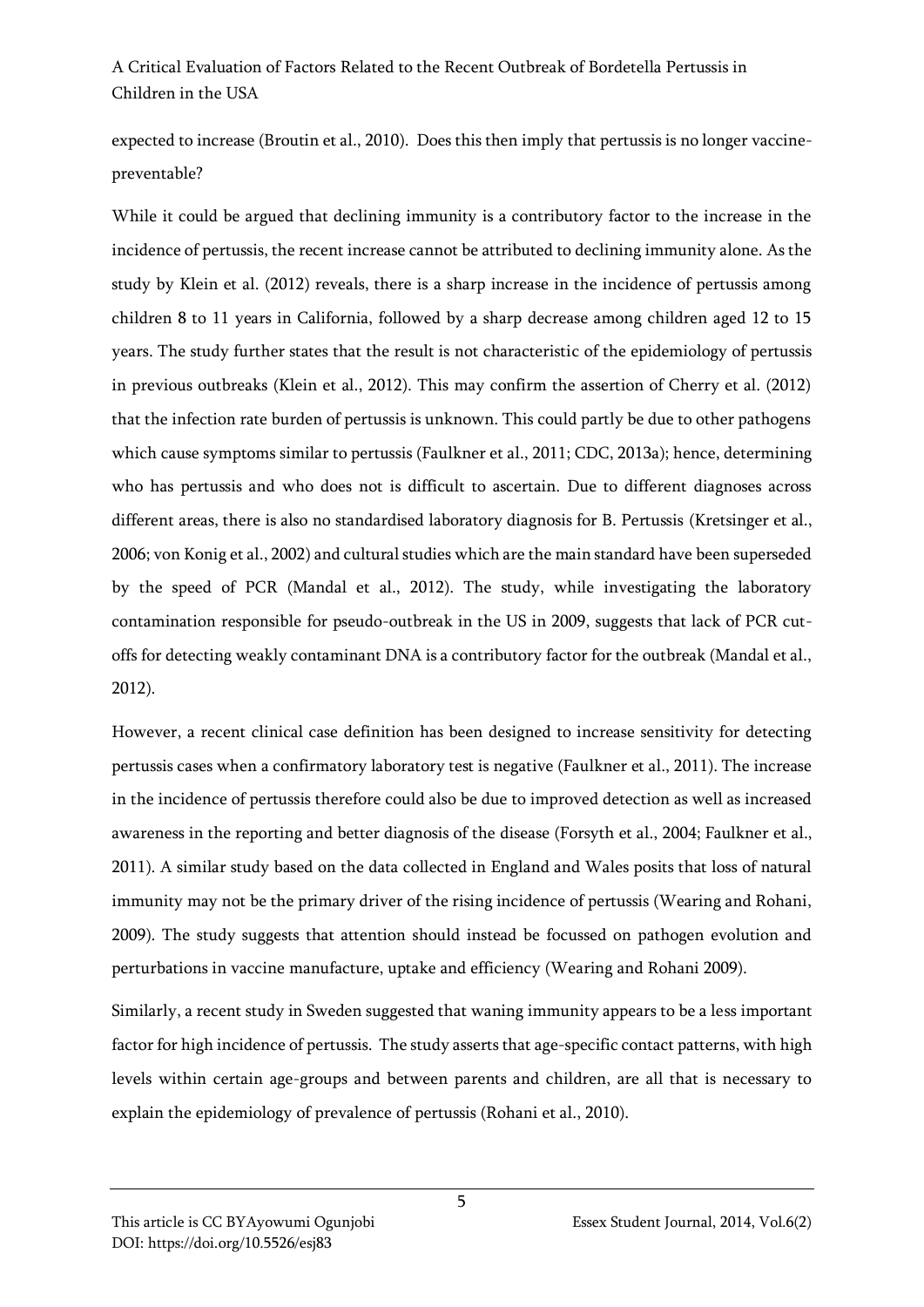Another recent study in the US revealed that the rising incidence of pertussis can be explained beyond age-specific contact patterns and declined immunity (Schmidtke et al., 2012). The study divided 661 B. Pertussis isolates collected in the US between 1935 and 2009 into eight periods relating to introduction of novel vaccines or change in vaccination schedule. It found a degree of variation in B. Pertussis population in period three -1970s and 1980s- and also further suggested that, given the fact that it has no non-human hosts or environmental niches, vaccine-mediated immunity is the most likely factor for the selective pressure against B. Pertussis. The study concludes that vaccine-induced virulence evolution may be a factor responsible for the variation in B. Pertussis population (Schmidtke et al., 2012). This conclusion is similar to the evidence found in World Health Organisation's (WHO) position paper, stating that B. Pertussis may alter their phenotypic state, thereby showing different expressions of virulence factors (WHO, 2010). This virulence evolution may therefore be responsible for the high incidence in pertussis.

As evidenced above, the high incidence of pertussis in the US goes beyond the issue of declining immunity and is therefore multi-factorial, including dramatic shifts in age distribution during large epidemics (Klein et al., 2012). In line with this, the control measures for pertussis have to be modified or vaccination schedules changed to reflect the current reality. The existing control measures in the US recommend that the first three shots of DTaP are given to infants at 2, 4 and 6 months of age. The fourth and fifth shots are given at 15 through 18 months and 4 through 6 years respectively (CDC, 2013b). Preteens in the US, who missed the earlier vaccinations and adults, are to be given a single dose of Tdap booster vaccine (Kretsinger et al., 2006).

Several positions have been put forward for mass vaccination of the population (Forsyth et al., 2004; Lavine et al., 2012). With parents and close family members serving as sources of contagion to young infants, vaccination of adults with Tdap has been recommended, especially for those who have close contact with infants (de Greeff et al., 2010; Jardine et al., 2010). Tdap as a booster immunization was licensed in the US for persons aged 11 – 64 years (Kretsinger et al., 2006). It has been proven to be effective and safe, particularly if the recipients have received tetanus diphtheria or tetanus toxoid immunization (Td/TT) more than 2 years earlier (Kretsinger et al., 2006, Talbot et al. 2010). As part of the control measure and in addition to adult booster immunization (Tdap), the Advisory Committee on Immunization Practice (ACIP) of the CDC also recommended cocooning of infants (Kretsinger et al., 2006).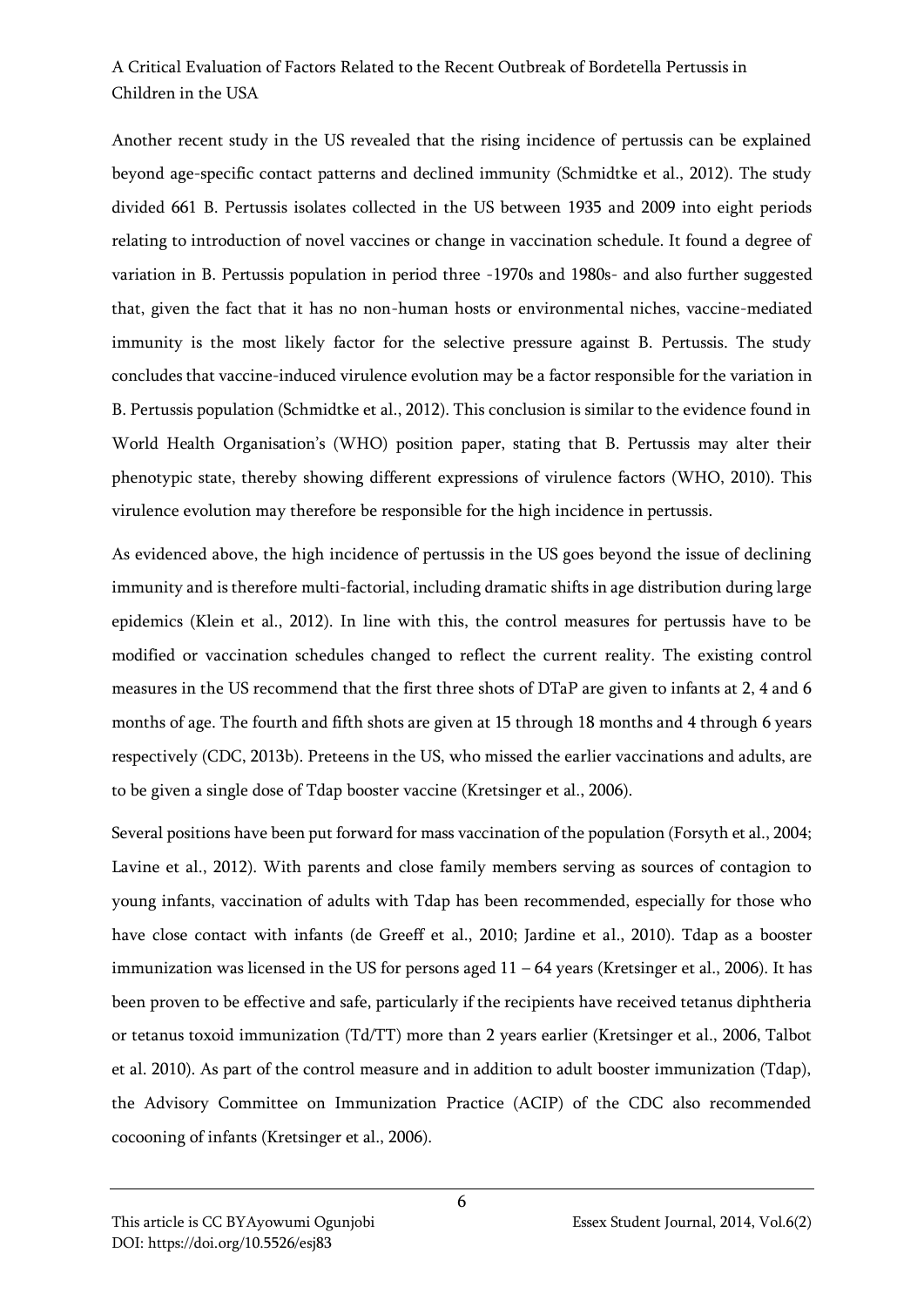Cocooning is the targeted immunization of post-partum women and all contacts of their infants during the first year of life, before their birth or during hospital discharge (Healy and Baker 2012). The ACIP recommendation is based on similar proposal from other countries and is in line with the recommendation from Global Pertussis Initiative (GPI) (Forsyth et al., 2007). However, as Healy and Baker (2012) posit, cocooning is cost-effective but it has some fundamental constraints. It is limited in its ability to prevent infant pertussis in the first few weeks of life because the disease may be circulating in a household at the time of birth.

Secondly, cocooning is a logistically difficult measure to implement (Healy and Baker, 2012), a position supported by a similar study conducted in Canada by Skowronski et al. (2012). The study revealed that pertussis related morbidity is uncommon; hence the clinical course typically includes full recovery without residual disability. Therefore, the number needed to vaccinate (NNV) estimates that parental pertussis cocoon immunization can be used to produce some estimate costs.

Multiplying the NNV by immunization costs (vaccine + administration > \$20 [Canadian Dollars]) shows that the cost per infant hospitalization (∼\$200,000), intensive care unit (ICU) admission (>\$2 million), or death (>\$20 million) prevented through parental pertussis immunization seems to be significantly high (Skowronske et al., 2012). However, evidence shows that even if mass pertussis vaccination including cocooning is embarked upon, some constraints still exist. The fact that pertussis susceptibility increases as the interval from the last scheduled vaccination increases, will lead to a reduced level of herd immunity, resulting in greater risk of acquisition (Witt et al., 2012).

According to Romina and Edwards (2012), it is not entirely clear what the implication of widespread uptake of the booster doses (Tdap) in the recommended age groups in the US will be, but data from Australia asserts that Tdap could have an impact on the total disease burden. A study by Witt et al. (2012) further suggests that the current pertussis vaccine doses seem not to be sufficient enough to prevent outbreaks of pertussis. This is similar to the conclusion reached by Romina and Edwards (2012) that it is not evident that a single booster dose of Tdap in adolescents and adults can confer lifelong immunity. The question now is, how best can we protect the populace from high incidence of pertussis?

Witt et al. (2012) and Romina and Edwards (2012) state that consideration should be given to the possibility of earlier or numerous doses -initial vaccination and booster vaccination- of acellular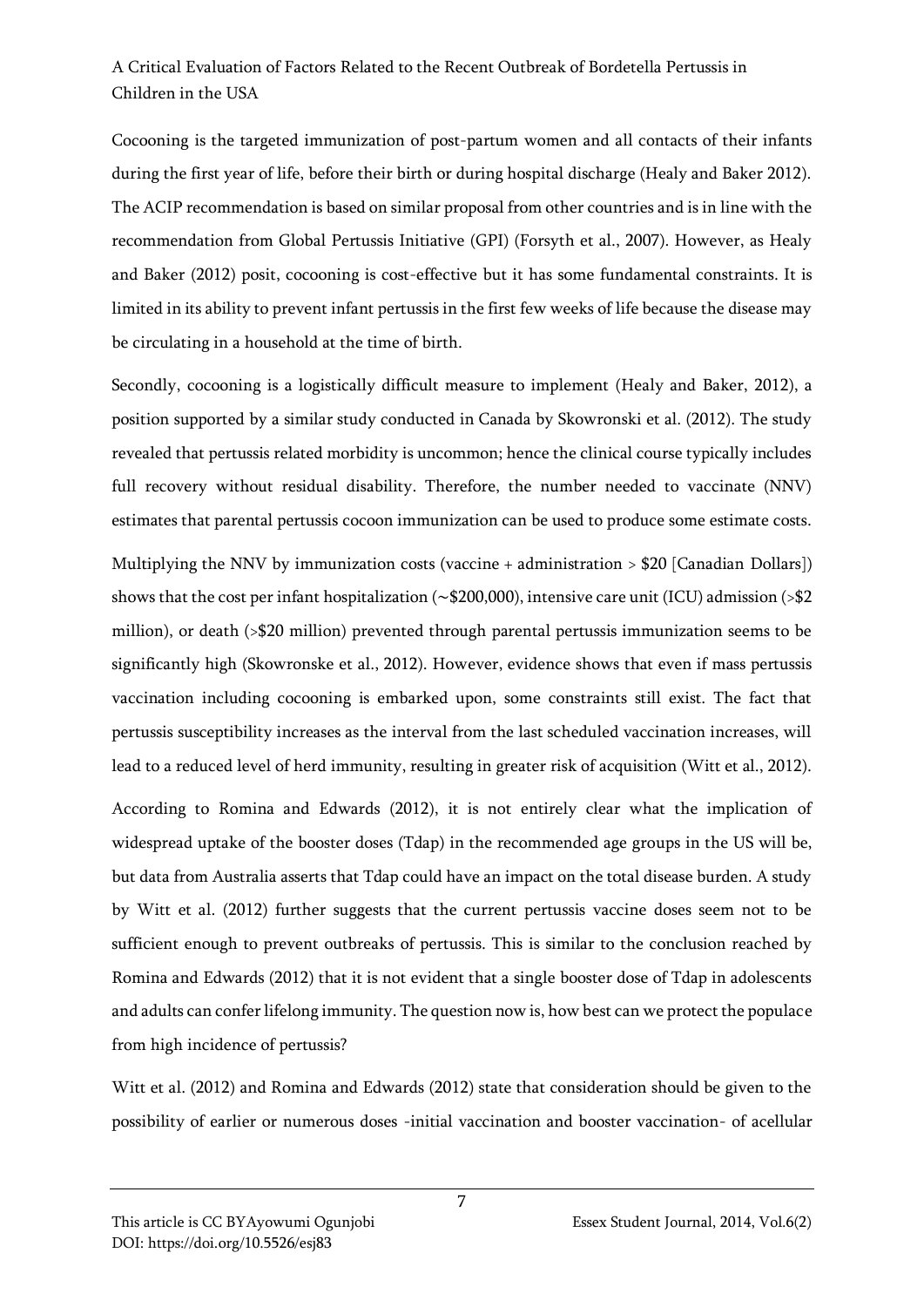vaccine for both infants and adults as part of the routine immunization scheduled. Additionally, since evidence portends that pertussis is most severe among young infants (Altamirano et al., 2012; HPA, 2012b), the current vaccination schedule, which administers the first dose of pertussis vaccine no earlier than six weeks, leaves some windows of susceptibility. This reinforces the conclusion of Romina and Edwards (2012) that the possibility of clinical administration of pertussis vaccination to infants younger than six weeks should be explored.

#### Conclusion

Pertussis, despite being a vaccine-preventable disease, continues to exert a considerable burden on public health, with significant morbidity in highly vaccinated populations. While evidence that declining immunity is responsible for increased incidence of pertussis in the US is not conclusive, there is a strong indication that declining immunity plays some role in influencing the rising incidence of the disease. To this extent, vaccination remains an effective global measure against pertussis. In the meantime, efforts should be geared towards assessing long-term immunogenicity of the booster vaccine. This will help in determining whether there is a need for repeated doses or not. If the immunogenicity is found to be relatively short, a pertussis containing vaccine providing long-lasting immunity should be advocated. However, because the development of a new vaccine remains in the distant future, the need to intensify on-going assessments of the determinants of declining immunity with acellular vaccine is of immediate importance.

#### References

Altamirano, C.M., et al. (2012). Booster Vaccination against Bordetella Pertussis during Pregnancy. Gineco Obstet Mex, 80(5), pp. 341-347.

Bisgard, K.M., et al. (2004). Infant Pertussis: Who Was the Source? Pediatric Infectious Disease Journal, 23(11), pp. 985–989.

Brooks, D.A., and Clover, R. (2005). Pertussis Infection in the United States: Role for Vaccination of Adolescents and Adults. Journal of the American Board of Family Medicine, 19(6), pp. 603-611. [Online] Available at: [<http://www.jabfm.org/content/19/6/603.full>](http://www.jabfm.org/content/19/6/603.full) [Accessed: 22 April 2013].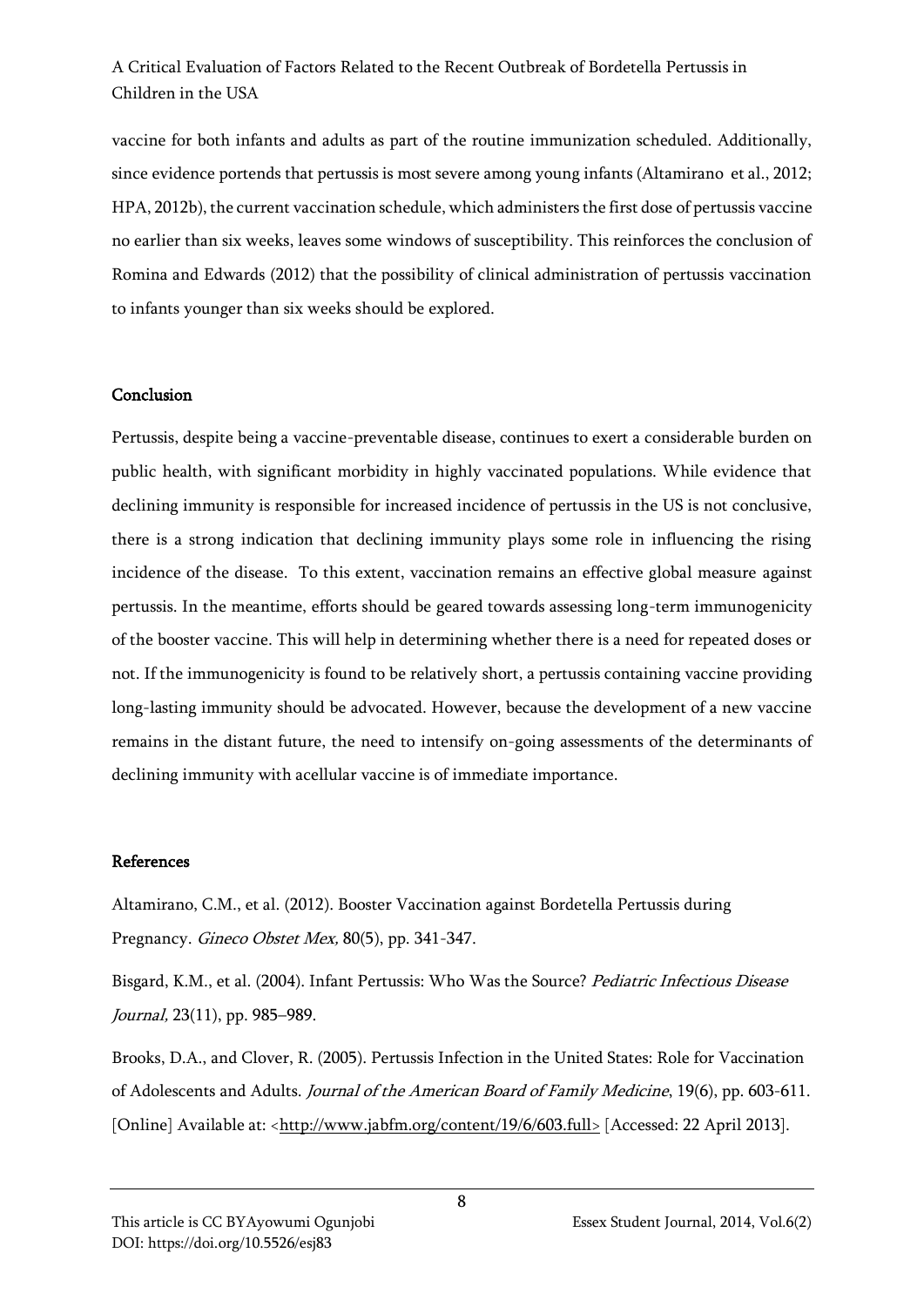Broutin, H., et al. (2010). Impact of Vaccination and Birth Rate on the Epidemiology of Pertussis: a Comparative Study in 64 Countries. Proceedings of the Royal Society of Biological Science, 277(1698), pp. 3239-3245. [Online] Available at:

[<http://www.ncbi.nlm.nih.gov/pmc/articles/PMC2981935/>](http://www.ncbi.nlm.nih.gov/pmc/articles/PMC2981935/) [Accessed: 25 April 2013].

Centres for Disease Control and Prevention (CDC) (2012). Surveillance and Reporting. [Online] Available at: <[http://www.cdc.gov/pertussis'/surv](http://www.cdc.gov/pertussis)-reporting.html> [Accessed: 19 March 2013].

Centres for Disease Control and Prevention (CDC) (2013a). Pertussis (Whooping Cough).

[Online] Available at: [<http://www.cdc.gov/pertussis/outbreaks.html>](http://www.cdc.gov/pertussis/outbreaks.html) [Accessed: 19 March 2013].

Centres for Disease Control and Prevention (CDC) (2013b). Pertussis (Whooping Cough) – What You Need to Know. [Online] Available at: [<http://www.cdc.gov/Features/Pertussis/>](http://www.cdc.gov/Features/Pertussis/) [Accessed: 20 March 2013].

Cherry, J.D., et al. (1988). Pertussis Immunization. Pediatrics, 81(6), pp. 933-984.

Cherry, J.D., et al. (2012). Clinical Definitions of Pertussis: Summary of a Global Pertussis Initiative Roundtable Meeting, February 2011. Clinical Infectious Diseases, 54(12), pp. 1756-1764. [Online] Available at: [<http://www.ncbi.nlm.nih.gov/pmc/articles/PMC3357482/>](http://www.ncbi.nlm.nih.gov/pmc/articles/PMC3357482/) [Accessed: April 2013].

Dodhia, H., et al. (2002). UK Guidelines for Use of Erythromycin Chemoprophylaxis in Persons Exposed To Pertussis. Journal of Public Health Medicine, 24(3), pp. 200-206.

Faulkner, A., et al. (2011). Pertussis. *VPD Surveillance Manual ,* 5<sup>th</sup> ed., Chapter 10. [Online] Available at: [<http://www.cdc.gov/vaccines/pubs/surv-manual/index.html>](http://www.cdc.gov/vaccines/pubs/surv-manual/index.html) [Accessed: 19 May] 2014].

Forsyth, K.D., et al. (2004). New Pertussis Vaccination Strategies beyond Infancy: Recommendations by the Global Pertussis Initiative. Clinical Infectious Diseases, 39, pp. 1802- 1809.

Forsyth, K.D., et al. (2007). Prevention of Pertussis: Recommendations Derived from the Second Global Pertussis Initiative Roundtable Meeting. Vaccine, 25(14), pp. 2634-2642.

De Greeff, S.C., et al. (2010). Pertussis Disease Burden in the Household: How to Protect Young Infants. Clinical Infectious Diseases, 50(10), pp.1339–1345.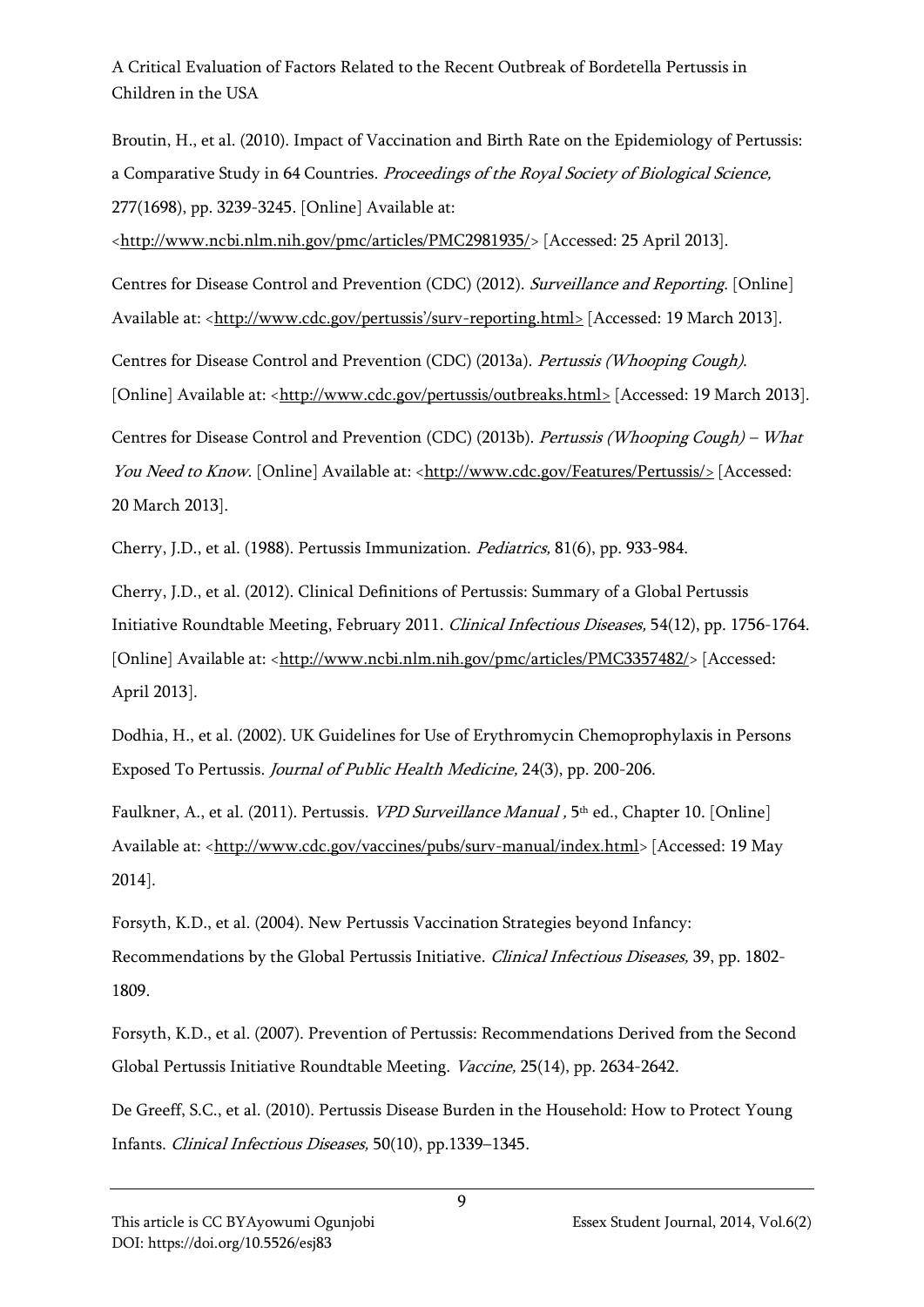Jardine, A., et al. (2010). Who Gives Pertussis to Infants? Source of Infection for Laboratory Confirmed Cases Less than 12 Months of Age during an Epidemic Sydney, 2009. Clinical and Developmental Immunology, 34(2). [Online] Available at:

[<http://www.health.gov.au/internet/main/publishing.nsf/content/cda-cdi3402-pdf](http://www.health.gov.au/internet/main/publishing.nsf/content/cda-cdi3402-pdf-cnt.htm/$FILE/cdi3402e.pdf)[cnt.htm/\\$FILE/cdi3402e.pdf>](http://www.health.gov.au/internet/main/publishing.nsf/content/cda-cdi3402-pdf-cnt.htm/$FILE/cdi3402e.pdf) [Accessed: 22 April 2013].

Halperin, S.A., (2001). Pertussis Immunization for Adolescents: What Are We Waiting for? Canadian Journal of Infectious Diseases, 12(2), pp. 74-76. [Online] Available at: [<http://www.ncbi.nlm.nih.gov/pmc/articles/PMC2094806/pdf/JID12074.pdf>](http://www.ncbi.nlm.nih.gov/pmc/articles/PMC2094806/pdf/JID12074.pdf) [Accessed: 20 March 2013].

Health Protection Agency (HPA) (2012a). *Whooping Cough Cases Continue to Increase*. [Online] Available at: [<http://www.hpa.org.uk/webw/HPAwebandHPA](http://www.hpa.org.uk/webw/HPAwebandHPA%20webStandard/HPAweb_C/1317137240199)  [webStandard/HPAweb\\_C/1317137240199>](http://www.hpa.org.uk/webw/HPAwebandHPA%20webStandard/HPAweb_C/1317137240199) [Accessed: 19 March 2013].

Health Protection Agency (HPA) (2012b). HPA Guidelines for the Public Health Management of Pertussis. [Online] Available at:

[<http://www.hpa.org.uk/webc/HPAwebFile/HPAweb\\_C/1287142671506>](http://www.hpa.org.uk/webc/HPAwebFile/HPAweb_C/1287142671506) [Accessed: 18 March 2013].

Health Protection Agency (HPA) (2013). Cases of Whooping Cough Continue to Decrease. [Online] Available at:

[<http://www.hpa.org.uk/NewsCentre/NationalPressReleases/2013PressReleases/130301Casesofwh](http://www.hpa.org.uk/NewsCentre/NationalPressReleases/2013PressReleases/130301Casesofwhoopingcoughcontinuetodecrease/) [oopingcoughcontinuetodecrease/>](http://www.hpa.org.uk/NewsCentre/NationalPressReleases/2013PressReleases/130301Casesofwhoopingcoughcontinuetodecrease/) [Accessed: 20 March 2013].

Healy, C.M., and Baker, C.J. (2012). Infant Pertussis: What to Do Next? Clinical Infectious Diseases, 54(3), pp. 328-330.

Hewlett, E.L., and Edwards, K.M. (2005). Pertussis -Not Just for Kids. The New England Journal of Medicine, 352, pp.1215-1222.

Hodder, S.L., and Mortimer, E.A. (1992). Epidemiology of Pertussis and Reactions to Pertussis Vaccine. Epidemiological Review, 14, pp. 243-267.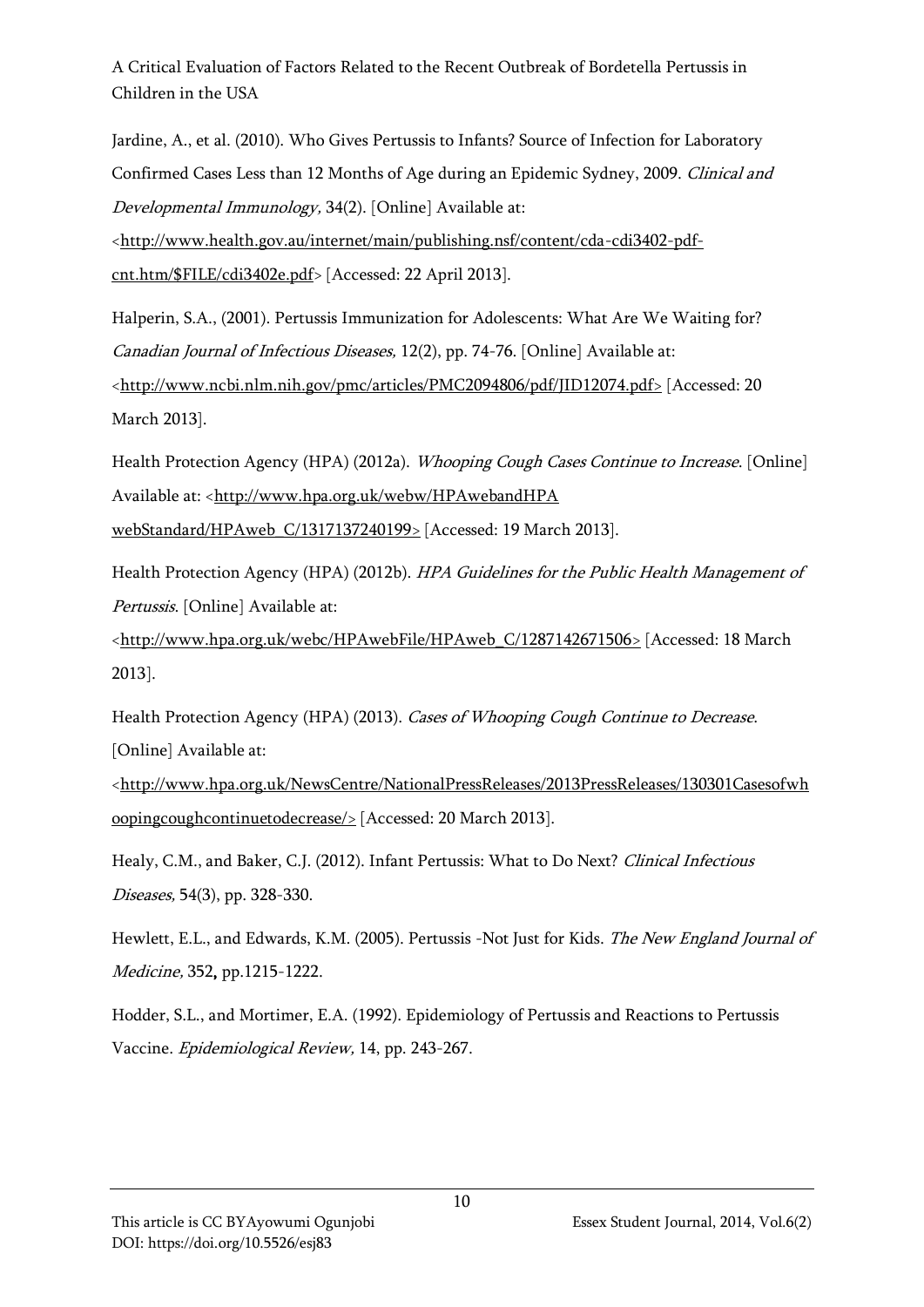Klein, N.P., et al. (2012). Waning Protection after Fifth Dose of Acellular Pertussis Vaccine in Children. The New England Journal of Medicine, 367(11), pp. 1012-1019. [Online] Available at: [<http://idahoimmune.org/pdfs/NEJMoa1200850.pdf>](http://idahoimmune.org/pdfs/NEJMoa1200850.pdf) [Accessed: 23 April 2013]

Kretsinger, K., et al. (2006). Preventing Tetanus, Diphtheria and Pertussis Among Adults: Use of Tetanus Toxoid, Reduced Diphtheria Toxoid and Acellular Pertussis Vaccine Recommendations of the Advisory Committee on Immunization Practices (ACIP) and Recommendation of ACIP, Supported by the Healthcare Infection Control Practices Advisory Committee (HICPAC), for Use of Tdap among Health-Care Personnel. Morbidity and Mortality Weekly Report, 55(RR-17), pp. 1-37. [Online] Available at: [<http://www.cdc.gov/mmwr/preview/mmwrhtml/rr5517a1.htm>](http://www.cdc.gov/mmwr/preview/mmwrhtml/rr5517a1.htm) [Accessed: 24 April 2013].

Lavine, J., et al. (2012) Short-Lived Immunity against Pertussis, Age-Specific Routes of Transmission and the Utility of a Teenage Booster Vaccine. Vaccine, 30(3), pp. 544-551 Online at: [<http://www.ncbi.nlm.nih.gov/pmc/articles/PMC3246080/pdf/nihms340699.pdf>](http://www.ncbi.nlm.nih.gov/pmc/articles/PMC3246080/pdf/nihms340699.pdf) [Accessed: on: 23 April 2012].

Mandal, S., et al. (2012). Pertussis Pseudo-Outbreak Linked to Specimens Contaminated by Bordetella Pertussis DNA from Clinic Surfaces. Pediatrics, 129, pp. e424-e430. [Online] Available at: [<http://www.pediatricsdigest.mobi/content/129/2/e424.full.pdf+html>](http://www.pediatricsdigest.mobi/content/129/2/e424.full.pdf+html) [Accessed: 24 April 2013].

Misegades, L.K., et al. (2012). Association of Childhood Pertussis with Receipt of 5 Doses of Pertussis Vaccine by Time since Last Vaccine Dose, California, 2010. The Journal of American Medical Association, 308(20), pp. 2126-2132.

Rohani, P., and Drake, J.M. (2011). The Decline and Resurgence of Pertussis in the US. Epidemics, 3(3), pp. 183-188.

Rohani, P., Zhong, X., and King, A.A. (2010). Contact Network Structure Explains the Changing Epidemiology of Pertussis. Science, 330(600), pp. 982–985.

Romina, L., and Edwards, K.M. (2012). Re-Emergence of Pertussis: What Are the Solutions? Vaccines, 11(11), pp. 1331-1346. [Online] Available at:

[<http://www.medscape.com/viewarticle/777012\\_6>](http://www.medscape.com/viewarticle/777012_6) [Accessed: 24 April 2013].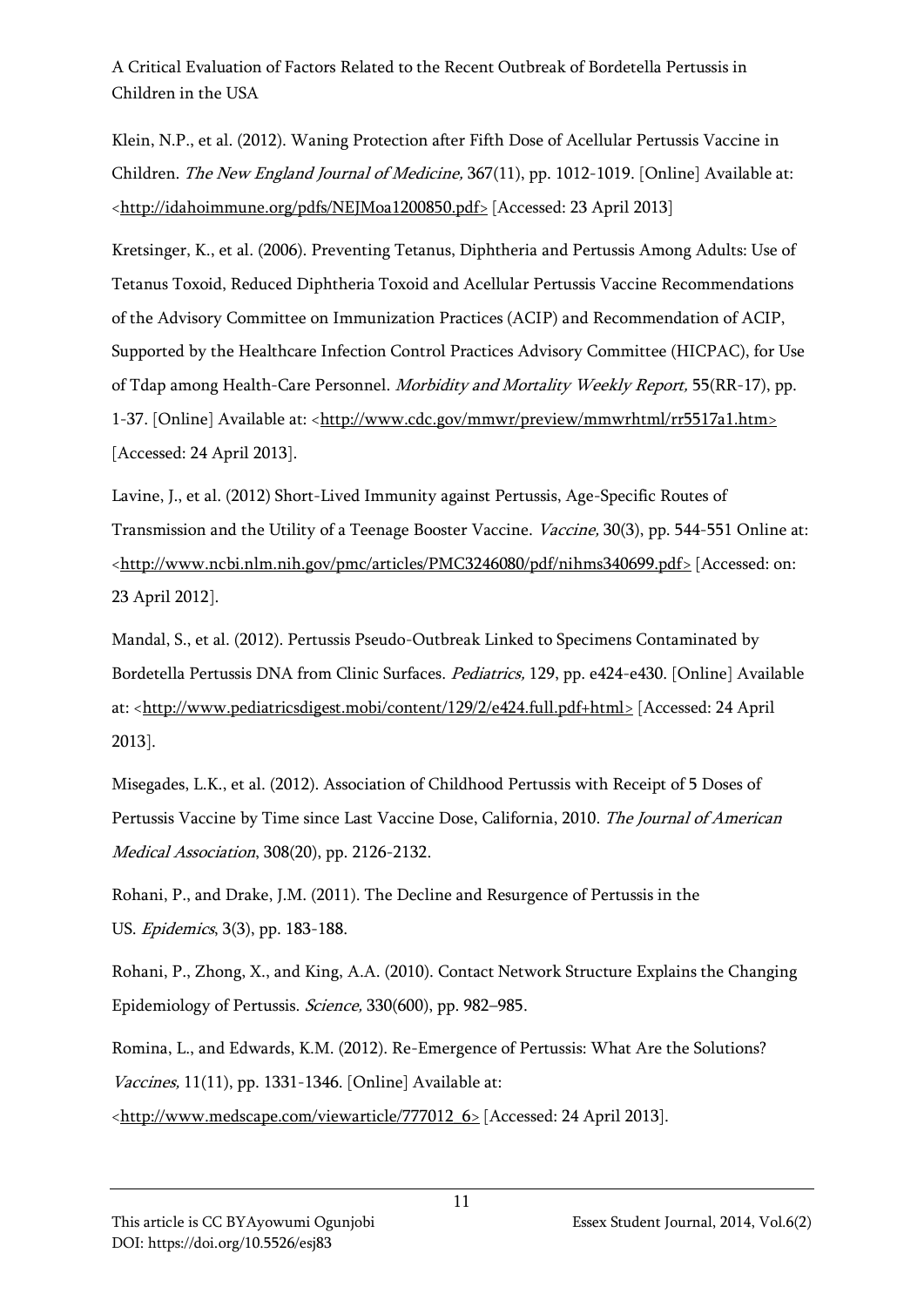Schmidtke, A.J., et al. (2012). Population Diversity among Bordetella Pertussis Isolates United States 1935-2009. Emerging Infectious Diseases, 18(8), pp. 1248-1255. [Online] Available at: [<http://www.ncbi.nlm.nih.gov/pmc/articles/PMC3414039/>](http://www.ncbi.nlm.nih.gov/pmc/articles/PMC3414039/) [Accessed: 24 April 2013].

Skowronski, D.M., et al. (2012). The Number Needed to Vaccinate to Prevent Infant Pertussis Hospitalization and Death through Parent Cocoon Immunization. Centre for Infectious Diseases, 54(3), pp. 318-327 [Online] Available at:

[<http://cid.oxfordjournals.org/content/54/3/318.full.pdf+html>](http://cid.oxfordjournals.org/content/54/3/318.full.pdf+html) [Accessed: on: 25 April 2013].

Talbot, E.A., et al. (2010). The Safety of Immunizing with Tetanus-Diphteria-Acellular Pertussis Vaccine (Tdap) Less than 2 Years Following Tetanus Vaccination: Experience during a Mass Vaccination Campaign of Healthcare Personnel during a Respiratory Illness Outbreak. Vaccine, 28(50), pp. 8001-8007.

Tartof, S.Y., et al. (2013). Waning Immunity to Pertussis following 5 Doses of DTap. Pediatrics, 131(4). [Online] Available at: [<http://files.sld.cu/inmunologia/files/2013/03/2013-03-17-para-files](http://files.sld.cu/inmunologia/files/2013/03/2013-03-17-para-files-sld.pdf)[sld.pdf>](http://files.sld.cu/inmunologia/files/2013/03/2013-03-17-para-files-sld.pdf) [Accessed: 24 April 2013].

Van Boven, M., et al. (2000). Waning Immunity and Sub-Clinical Infection in an Epidemic Model: Implication for Pertussis in the Netherlands. Mathematical Biosciences, 164, pp. 161-182. [Online] Available at:

[<http://elmu.umm.ac.id/file.php/1/jurnal/M/Mathematical%20Biosciences/Vol164.Issue2.Apr2000](http://elmu.umm.ac.id/file.php/1/jurnal/M/Mathematical%20Biosciences/Vol164.Issue2.Apr2000/6181.pdf) [/6181.pdf>](http://elmu.umm.ac.id/file.php/1/jurnal/M/Mathematical%20Biosciences/Vol164.Issue2.Apr2000/6181.pdf) [Accessed: 24 April 2013].

Vickers, D., et al. (2006). Whole-Cell and Acellular Pertussis Vaccination Programs and Rates of Pertussis among Infants and Young Children. Canadian Medical Association Journal, 175(10). [Online] Available at: [<http://www.ecmaj.ca/content/175/10/1213.full>](http://www.ecmaj.ca/content/175/10/1213.full) [Accessed: 24 April 2013].

Von Konig, C.H., et al. (2002). Pertussis of Adults and Infants. The Lancet Infectious Diseases, 2(12), pp. 744-750.

Ward, J.I., et al. (2005). Efficacy of an Acellular Pertussis Vaccine among Adolescents and Adults. The New England Journal of Medicine, 353(15), pp. 1555-1563.

Wearing, H.J., and Rohani, P. (2009). Estimating the Duration of Pertussis Immunity Using Epidemiological Signatures. PLoS Pathogen, 5(10). [Online] at: